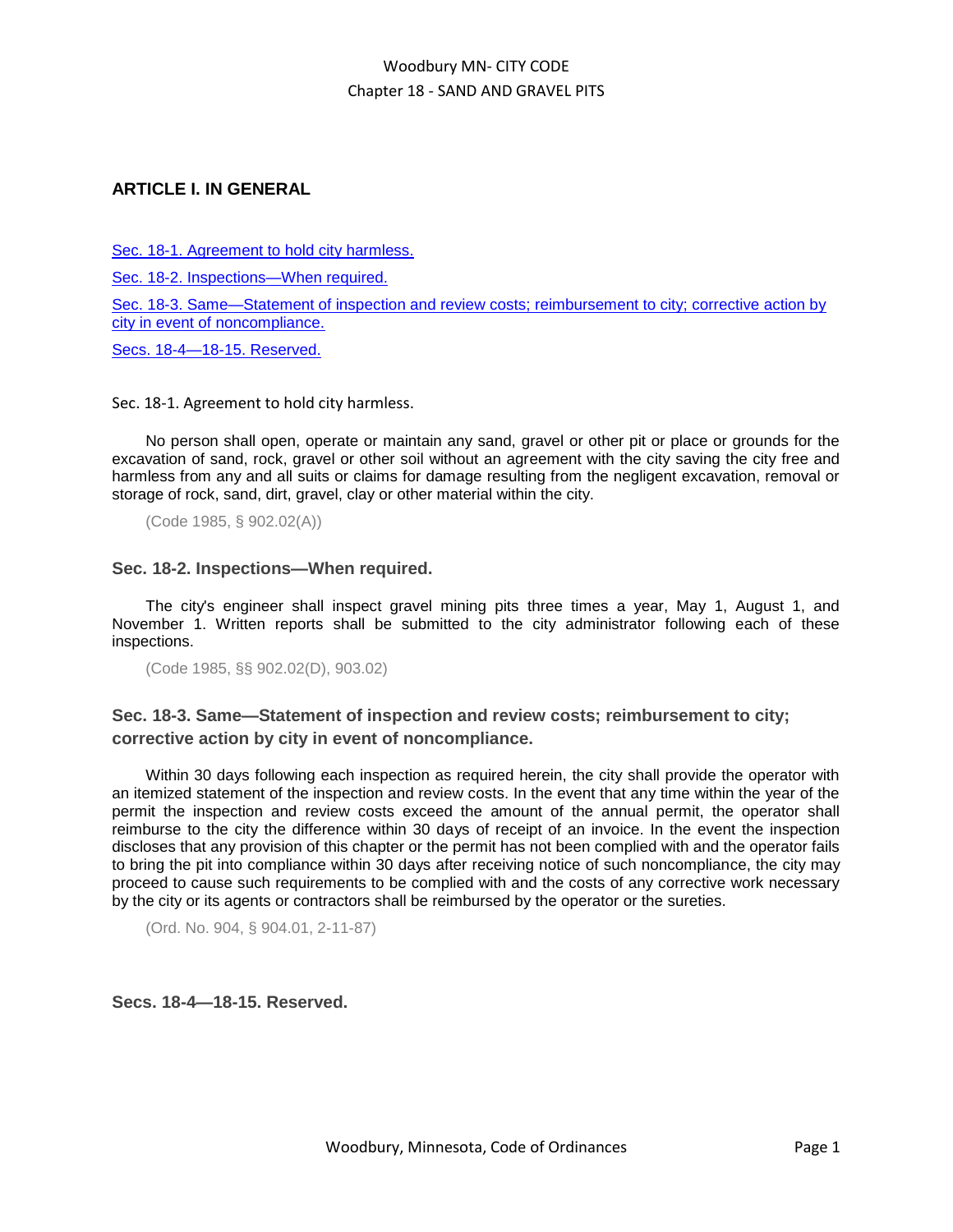# **ARTICLE II. SPECIAL USE PERMIT [2]**

[Sec. 18-16. Required.](#page-1-0) [Sec. 18-17. Application.](#page-1-1)

[Sec. 18-18. Issuance, renewal and revocation.](#page-2-0)

[Sec. 18-19. Fees and applications.](#page-2-1)

[Sec. 18-20. Insurance.](#page-3-0)

[Sec. 18-21. Bonds.](#page-3-1)

[Sec. 18-22. Permit conditions.](#page-4-0)

[Sec. 18-23. Condition of permit revocation.](#page-6-0)

### <span id="page-1-0"></span>**Sec. 18-16. Required.**

No person shall open, operate or maintain any sand, gravel or other pit or place or grounds for the excavation of sand, rock, gravel or other soil without a special use permit from the city council. No special use permit is required for the owner of land to take gravel or rock for use on the premises except for commercial use.

```
(Code 1985, § 902.02(A))
```
### <span id="page-1-1"></span>**Sec. 18-17. Application.**

- (a) An application for a special use permit required by this article shall contain the following:
	- (1) A legal description of the lands from which it is proposed to remove earth deposits.
	- (2) The name and address of the applicant and of the owner of the land.
	- (3) Names and addresses of all adjacent landowners within one-half mile radius.
	- (4) Copies of any agreements pertaining to the operation including the duration of any lease if applicable.
	- (5) The purpose of the removal.
	- (6) The estimated time required to complete the removal.
	- (7) The highways, streets or other public ways within the city upon and along which the material removed shall be transported.
	- (8) The plan of operation, including soil processing (any operation other than direct mining and removal), nature of the processing and equipment, the area, depth and grade of such processing, the estimated quantity of earth deposits to be added to or removed from the premises, location of the plant, source of water, disposal of water and reuse of water. In the event that water is used in the operation of a pit, approval from the state department of natural resources and other appropriate state or federal agencies shall be obtained as to the type, location and depth of such well and contained with such application.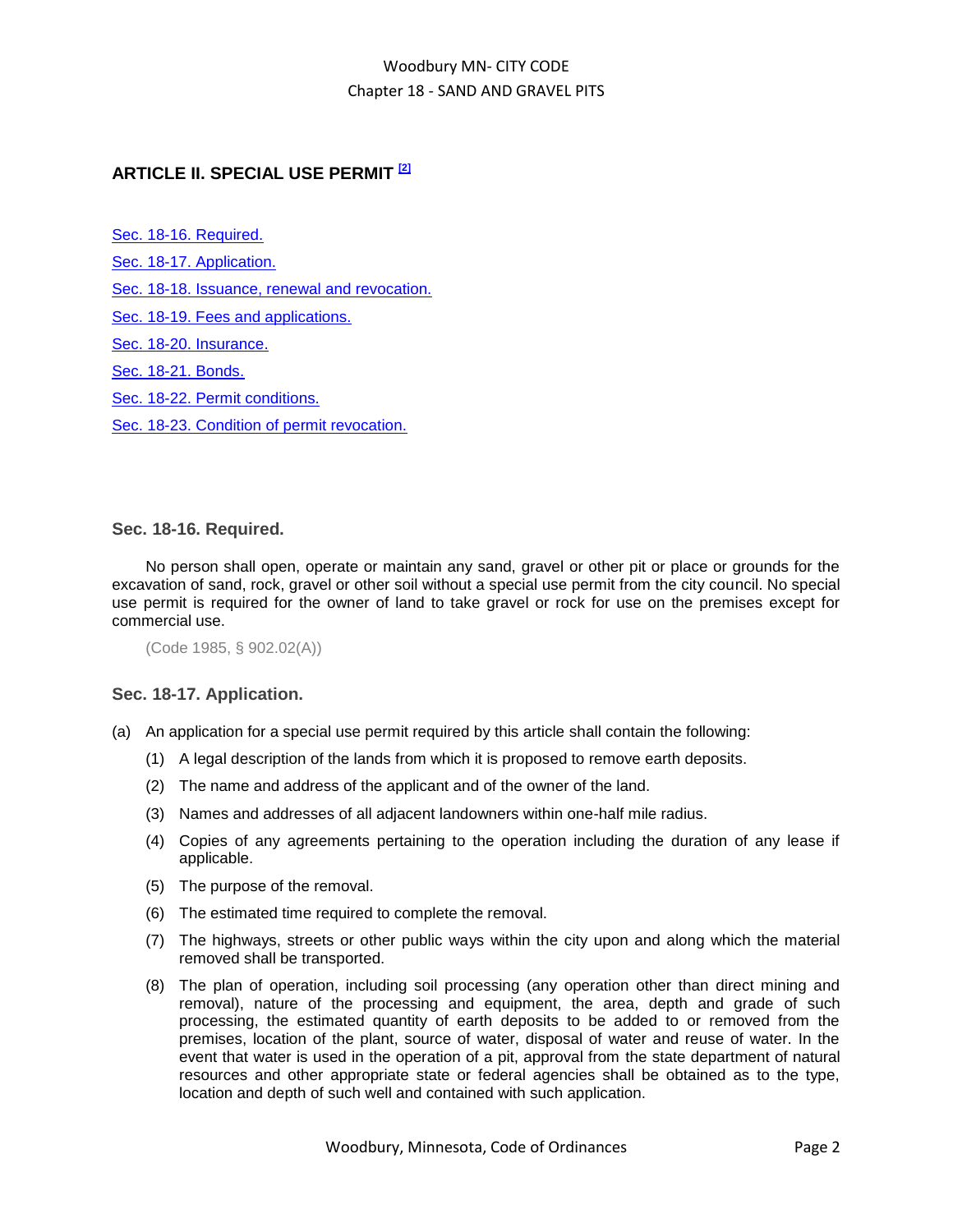- (9) A concept plan of the property where the mining is to occur. Such plan shall contain site analysis information such as trees, depth of topsoil, soil type, adjacent and on-site buildings and land uses, a map or plat of the proposed pit or excavation showing the confines or limits thereof, together with the proposed finished elevations based on sea level readings. Elevations and percent slope within 100 feet beyond the perimeter of the excavation and other such information necessary to analyze the site shall be provided by the applicant. United States Geological Survey datum shall be used for all topographic mapping where feasible.
- (10) Such additional information as required by the council.
- (b) The applicant for a special use permit or license shall submit a comprehensive restoration and land use plan, showing suitable provision for restoration of the excavated area to a usable condition compatible with the adjacent land and that it will not become a health or safety hazard or a nuisance, such plan to include anticipated final elevations, slope and a plan for the return of subsoil and topsoil. Where the city council deems it practical and necessary, such plan shall include adjoining related areas where excavations have previously been made and remain under the control of the owner of the land on which the excavating is to be done or under the control of the person other than the owner to whom the permit is to be issued.
- (c) The applicant shall submit a phasing plan which provides for no more than five acres of the site to be open to mining at any one time. Before any additional land may be mined, the applicant must reclaim the site to the condition that is indicated on the approved reclamation plan.

(Code 1985, §§ 902.03, 902.07, 903.03)

#### <span id="page-2-0"></span>**Sec. 18-18. Issuance, renewal and revocation.**

- (a) The applicant's original or first special use permit under this article shall be issued only after review by the planning and zoning commission and after a public hearing and approval by the city council. The original permit shall expire on May 1, next following the date of issuance.
- (b) Special use permits shall be renewable annually. Two-foot contour mapping shall be required annually for the area which has been excavated during the last year. This mapping must demonstrate that the excavations have been consistent with the approved reclamation plan. Failure to comply with the conditions of such permit shall be ground for revocation of the same or for refusal to renew the same upon expiration thereof.

(Code 1985, §§ 902.02(B), (C), 903.01)

### **Cross reference—** Conditions of permit revocation, § 18-23.

### <span id="page-2-1"></span>**Sec. 18-19. Fees and applications.**

- (a) *Inspection and review permit fee.* The annual inspection and review permit fee shall be established by council resolution adopted from time to time.
- (b) *Black dirt excavation fee.* If the applicant proposes to excavate surface soil known as black dirt annually showing a volume of less than 1,500 cubic yards, the annual fee shall be established by council resolution adopted from time to time.
- (c) *Denial of gravel permit application.* In the event an application for the issuance of a gravel permit is denied, the city council shall retain such amount of said fees as shall be necessary to defray costs of engineering and legal services incurred by the council in connection with such application and the balance, if any, shall be returned to the applicant.
- (d) *Reimbursement of city for engineering and legal services.* In the event the cost of engineering and legal services exceeds the permit fee, then and in that event the applicant shall, upon notice from the city, reimburse the city for the same within 30 days.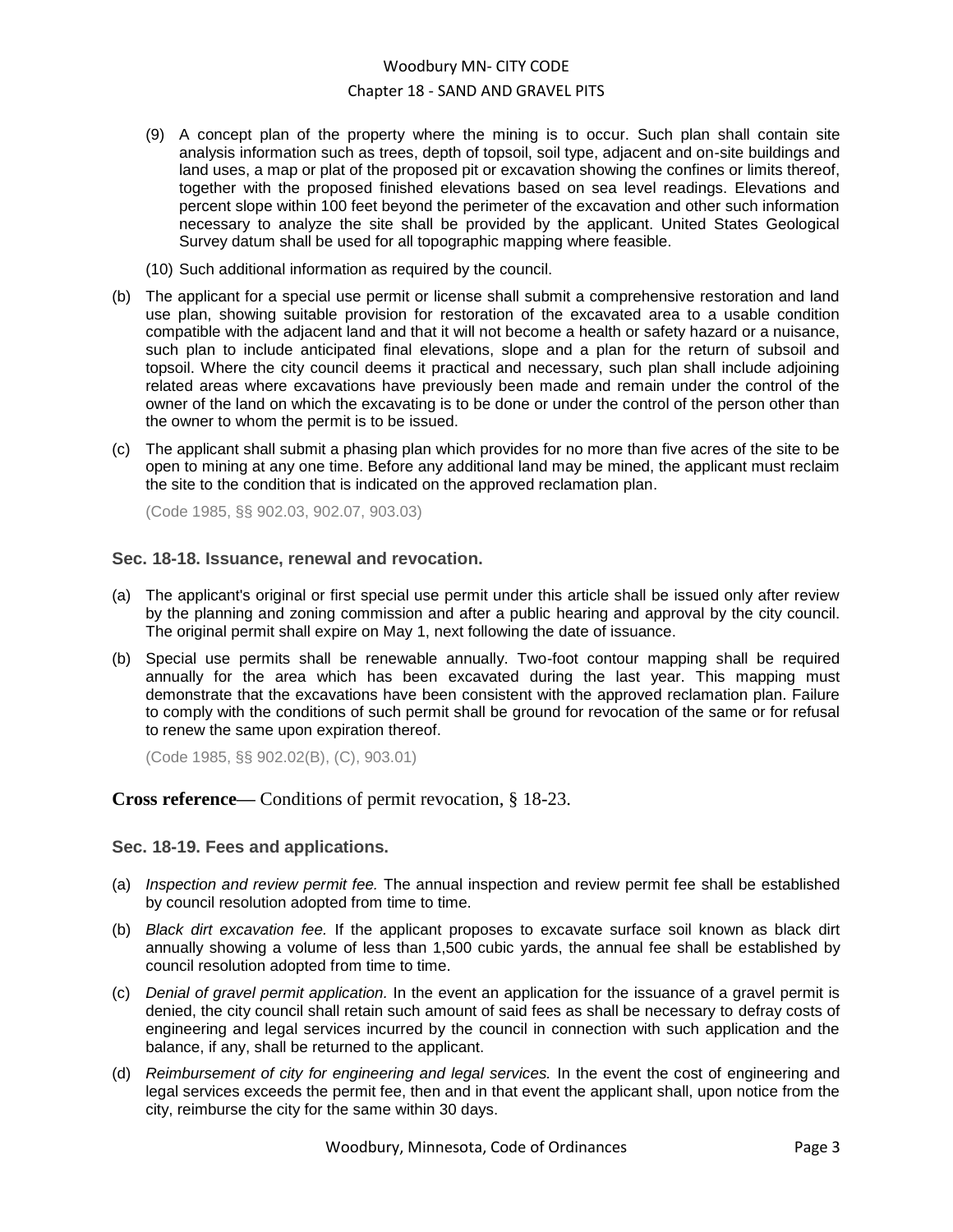(e) *Form of application.* The application shall be in such form and shall furnish such information as shall be required by the city council.

(Code 1985, § 902.07; Ord. No. 904, §§ 904.02, 904.03, 2-11-87)

#### <span id="page-3-0"></span>**Sec. 18-20. Insurance.**

- (a) The contractor or lessor of the land for which a special use permit is issued under this article shall secure and maintain insurance from an insurance company acceptable to the city and authorized to write casualty insurance in the state as will protect himself, his agents and the city from claims for bodily injury, death or property damage which may arise from operations under the permit. A gravel contractor shall not commence work under this article and under a permit duly issued by the city until he has obtained all insurance required under this section and shall have filed a certificate of insurance or the certified copy of an insurance policy with the city.
- (b) Each insurance policy shall contain a clause providing that it shall not be cancelled by the insurance company without ten days' written notice to the city of intention to cancel.
- (c) The amounts of insurance shall not be less than the following:
	- (1) Workmen's compensation and employer's liability, in the amount required by the state.
	- (2) Public liability, personal injury and property damage:
		- a. Injury or death of one person, \$250,000.00.
		- b. Injury to more than one person in a single accident, \$500,000.00.
		- c. Property damage, \$200,000.00.
	- (3) Automobile and truck public liability, personal injury and property damage, including owned and non-owned vehicles:
		- a. Injury or death of one person, \$250,000.00.
		- b. Injury to more than one person in a single accident, \$500,000.00.
		- c. Property damage, \$100,000.00.
- (d) The gravel contractor is responsible for any damage as a result of the work, operation, acts, omissions, neglect, equipment failure or other causes arising out of his contract, including such damage as may be caused by or result from water. Insurance for hazards other than protected by insurance herein specified is at the contractor's option.

(Code 1985, § 902.06)

### <span id="page-3-1"></span>**Sec. 18-21. Bonds.**

(a) The city council shall require the applicant for a special use permit under this article, owner or user of the property on which the pit or excavation is located, to post a bond with surety acceptable to the city or cash escrow in such form and sum as the city council shall determine, with sufficient surety running to the city, conditioned to pay the city the extraordinary cost and expense of repairing, from time to time, any highways, streets or other public ways where such repair work is made necessary by the special burden resulting from hauling and travel, in removing material from any pit or excavation, the amount of such cost and expense to be determined by the city engineer; and conditioned further to comply with all the requirements of this chapter, and the particular permit, and to pay any expense the city may incur by reason of doing anything required to be done by any applicant to whom a permit is issued.

The city council, for failure of any person to comply with any requirements made of him in writing, under the provisions of this chapter, as promptly as the same can reasonably be done, may proceed to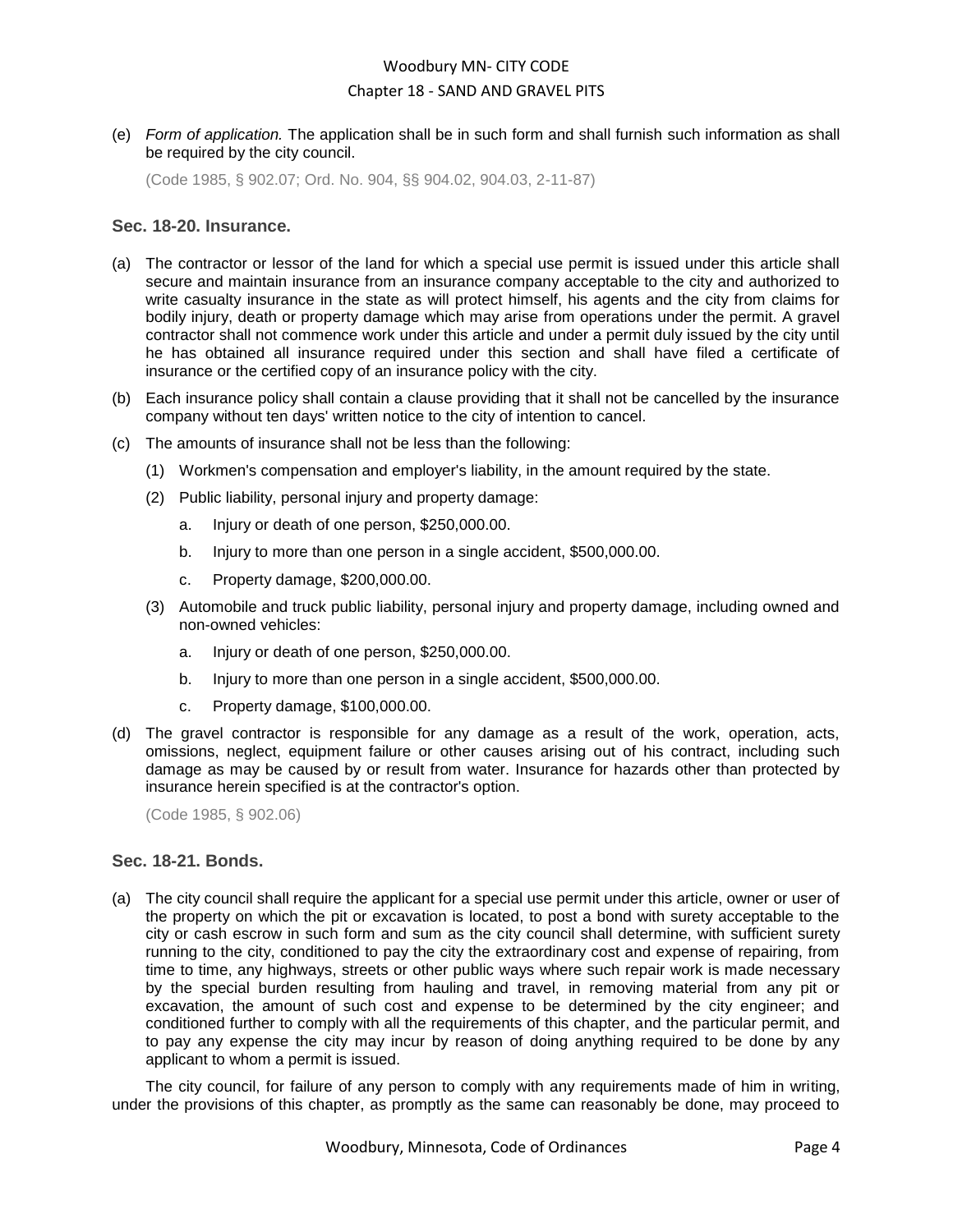cause such requirement to be complied with and the cost of such work to be taxed against the property, whereon the pit or excavation is located or the city council may at its option proceed to collect such costs by an action against the person to whom such permit has been issued and his sureties.

(b) In addition to the bond required in subsection (a), the applicant for the permit shall post a performance bond of at least \$50,000.00. The amount may be greater based on the city engineer's recommendation. The performance bond shall be executed by a corporate surety company authorized to do business in the state. The performance bond shall be issued for the active areas for which a permit is granted and conditioned upon full performance of the terms and conditions of this chapter by the applicant and/or owner of the premises described in the permit application. The bond shall remain in effect for at least one year after expiration of the permit. The bond shall guarantee the required restoration of the entire site.

(Code 1985, §§ 902.05, 903.06)

### <span id="page-4-0"></span>**Sec. 18-22. Permit conditions.**

The city council may impose the following restrictions and requirements in agreement form upon the applicant or any other person interested in the issuance of a permit under this article, either as a prerequisite to the granting of the permit, or after such permit has been granted:

- (1) The owner or applicant properly fence any pit so that the pit or any standing waters therein may not be a hazard to children.
- (2) The applicant or owner slope the banks and otherwise guard and keep any pit in such condition as not to be dangerous to the persons or property because of sliding or caving banks; provided, however, that the maximum slopes shall be as follows:
	- a. Slopes on interior or working portions of the pit shall be at one foot horizontal to one foot vertical.
	- b. Slopes or any edge contiguous to property owned by others or railroads shall be four feet horizontal to one foot vertical.
- (3) The owner or applicant prevent water runoff damage, including erosion on adjacent property and the deposit of material by water run-off on adjacent property.
- (4) The owner or applicant employ all reasonable means to reduce dust, noise and nuisances, including but not limited to spraying the material that is being processed with water.
- (5) The applicant or owner shall plant suitable and fast growing screening trees which shall be a minimum of six feet high placed in two rows staggered with trees not more than ten feet apart in each row, when necessary to eliminate unsightly view of the operations.
- (6) On completion of the operation, the applicant shall properly drain and level off any pit and restore the contour of the site of the operation to a condition that is as indicated on the plan submitted and approved. Such condition must not adversely affect the surrounding land or future development of the site on which the operation was conducted. Upon closing operations or leaving any particular excavation or area in the site, the applicant shall re-grade that area which they have excavated or disturbed in order that no slopes are in excess of three feet horizontal to one foot vertical.
- (7) The applicant or owner shall remove any extracted material upon and along the highways, streets, and other public ways in the city as the city engineer shall order and direct.
- (8) The applicant or owner shall reimburse the city for the cost or periodic inspections by the city engineer, or other city employee, for the purpose of seeing that the terms under which the permit has been issued are being complied with.
- (9) The applicant and/or owner shall submit to the city council a detailed map of the highways, streets, roads and other public ways within the city upon and along which the material removed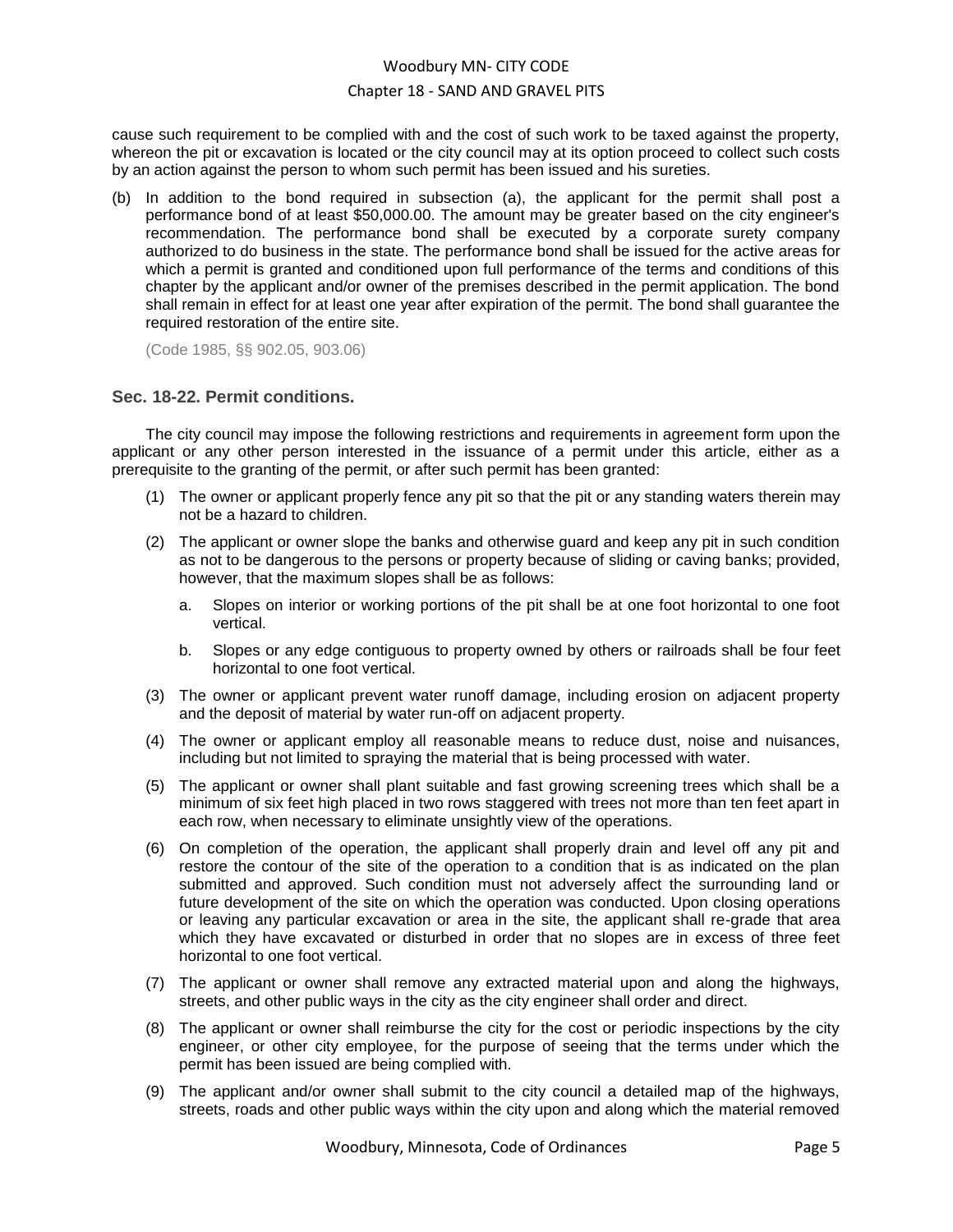shall be transported. The city engineer shall inspect the roads proposed to be used by the applicant and/or owner and shall recommend to the city council necessary upgrading or repairing of same prior to their use by the applicant and/or owner. The city council shall designate the roads and shall incorporate the recommendations of the engineer into the permit issued to the applicant. It shall be the responsibility of the applicant and/or owner to maintain the haul roads in accordance with the terms as set forth in the permit. The city engineer shall make periodic inspections of haul roads to assure compliance with the permit and upon completion of the operational period of the gravel pit. The owner and/or operator shall make any necessary repairs to haul roads as recommended by the city engineer.

All costs of the inspections above described shall be borne by the owner and/or operator. Dust control shall be the continuous obligation of the owner and/or operator during any operational period on all haul roads, and the use of such roads shall be further subject to any road and weight restrictions imposed by the city. The city council shall further designate the maximum speed limit which the trucks of the owner and/or operator shall be driven over haul roads.

- (10) No material may be removed or excavated from or stockpiled upon an area contiguous to private property or roadway rights-of-way closer than 100 feet.
- (11) The hours of operation shall be limited to 7:00 a.m. to 7:00 p.m. daily; provided however, that no excavation or processing work shall be conducted on Sundays or legal holidays as set forth in the Minnesota Statutes. "Operation" includes the driving of all hauling trucks or equipment into or out of a gravel pit, loading, roadwork or engine start-up of any kind. No drainage pumps of whatsoever kind or other similar units shall be run at any time other than during those hours specified above. It is the specific intent of this section that no crushing, loading, hauling, or engine startup activity of any kind shall take place on or upon any gravel pit area other than during those hours specified above.
- (12) Annually the applicant shall submit in writing to the city council the estimated quantity of gravel to be removed, the anticipated route over which the trucks are to travel, the beginning and completion time for the operation, and the area in the pit which will be used for excavation. It is understood that the above information may not at all times be submitted with certainty but it is the intent of this provision to keep the city as well informed as possible regarding the anticipated operation for the year in question.
- (13) In the event that a concept plan is submitted which anticipates a lake about which lots will be platted, said lake must be planned for at least a 15-foot depth. Any development plan indicating a lake development shall provide a means for level control or computations which prove that the lake can contain drainage directly to it by free board storage utilizing a 100-year storm. The water table in the area in question is unstable and any problems arising regarding the depth of the lake created shall be referred to the city engineer.
- (14) The operation of the gravel pit shall not effect the safety or quantity of any well within onequarter mile from the pit. Proof that the hydraulic or static effect is not detrimental to any such well shall be provided by the applicant.
- (15) The depth of removal of materials shall be determined by the city council at the time of approval of the comprehensive restoration plan as part of the special use permit application. No excavation shall be allowed grade closer than 100 feet of the right-of-way line of any existing street, road or highway; except that excavating may be conducted within such limits in order to reduce the elevation thereof in conformity to the existing or proposed street grades.
- (16) The operator shall maintain and operate all equipment in such a manner as to minimize air pollution. Any emission which can cause any damage to health, animals or vegetation or other forms of property or which can cause any excessive soiling at any point or any emission of any solid or liquid particles in concentrations exceeding state pollution control agency air quality regulations shall be prohibited.